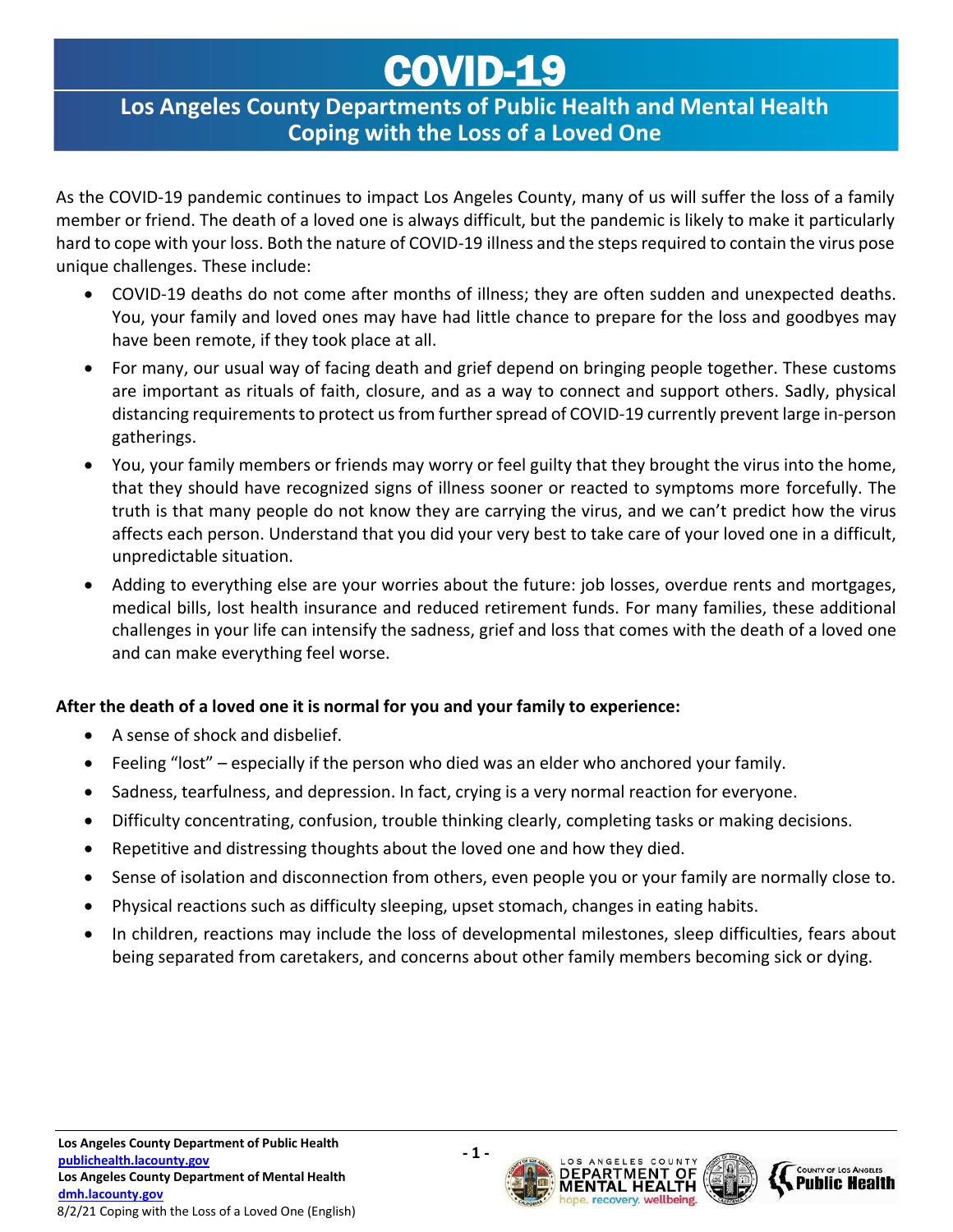# COVID-19

### **Los Angeles County Departments of Public Health and Mental Health Coping with the Loss of a Loved One**

#### **Coping with your loss**

- **Practice self-care** Caring for yourself is very important. Even basic things like eating regularly and getting enough rest are critical. Maintain your usual daily routine as much as you are able to.
- **Give yourself time**  Grieving the loss of someone you love is hard work. Do not try to "return to normal" right away. Give yourself time to accept the loss. As you are able, do focus on the love and savor the good memories you shared with the person who died.
- **Reach out for support**  While COVID-19 imposes barriers that rule out the physical presence of all but your household, it is still important to maintain emotional connections with your friends and family. Come together on the phone or virtually to share memories and grieve. Seek support from friends, family, your faith/spiritual community, support groups, and your doctor or mental health professionals.
- **Explore healthy coping strategies**  Focus on your personal strengths. Practice good self-care. Maintain comforting spiritual practices such as prayer and meditation. Avoid using alcohol or drugs. Most importantly, take time to remember your loved one, their accomplishments, and their love and care.

### **Helping a child cope with their loss**

- **Be honest but age appropriate**  Remain calm and comforting. Answer their questions honestly using explanations that are right for the age of the child. Even very young children can be told that someone they loved and who loved them got very sick and died.
- Let the child ask questions Encourage your child to ask questions. Share information that is right for their age. Help children find words for the emotions they are experiencing.
- **Maintain normal routines** Maintain regular routines such as meal time, bed time, school time,and play time. This helps kids cope better with the loss of a loved one.
- **Be sensitive to any worries or fears** Watch for signs of distress (sleeplessness, lack of appetite, disinterest in play, withdrawal or acting out). Invite the child to talk. Express love and reassurance. Don't be afraid to share your emotions together. If a child's distress is long-lasting, ask for guidance from your child's doctor, school counselor, or a mental health professional.
- **Do address children's fears about COVID-19 –** Children may worry that they or other family members might become ill or die. Offer realistic reassurance. Let them know that the virus is rarely serious among healthy young adults and almost never among children. Limit time children watch upsetting TV news.